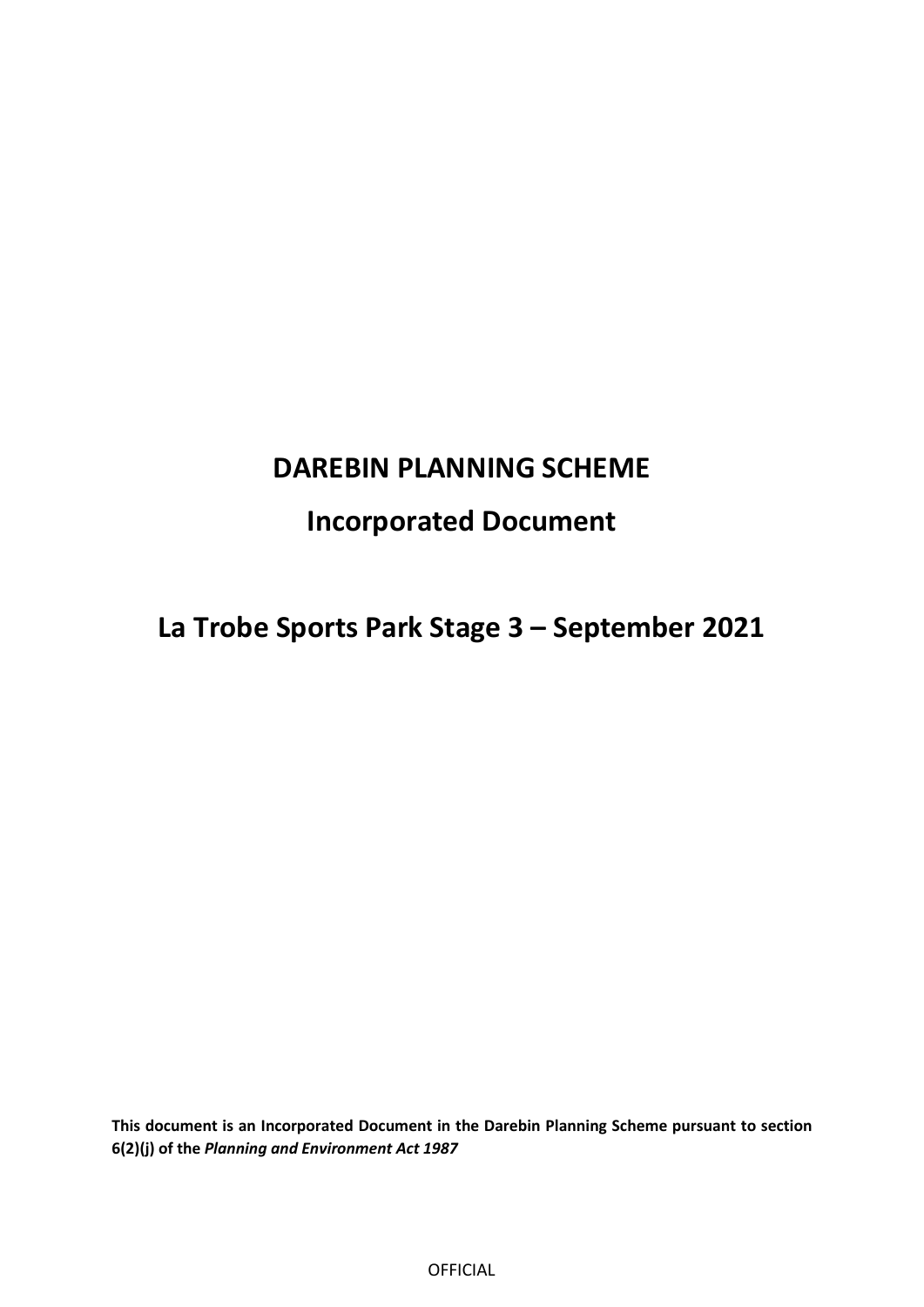# **1.0 INTRODUCTION**

This document is an Incorporated Document identified in the Schedule to Clause 45.12 'Specific Controls Overlay' and the Schedule to Clause 72.04 'Documents Incorporated in this Planning Scheme' of the Darebin Planning Scheme (planning scheme).

The land identified in Clause [3.0](#page-1-0) of this document may be used and developed in accordance with the specific controls and clauses contained in Clause[s 5.0,](#page-2-0) [6.0](#page-2-1) an[d 7.0](#page-2-2) of this document.

This document permits the use and development of the La Trobe University Sports Park (Stage 3) (the project).

The provisions in this document prevail over any contrary or inconsistent provision in the planning scheme.

## **2.0 PURPOSE**

The purpose of this Incorporated Document is to permit the use and development of the land described in Clause [3.0](#page-1-0) of this document for the purposes of the project, generally in accordance with the specific controls and clauses contained in Clauses [5.0,](#page-2-0) [6.0](#page-2-1) and [7.0](#page-2-2) of this document.

The project is for the use and development of the land for a major sports and recreation facility; the removal of vegetation and native vegetation; the erection and display of signs; the creation or alteration of access to a road in a Road Zone Category 1; and associated buildings and works. This includes:

- indoor and outdoor sports and training fields
- two grandstands of approximately 500 to 1,000 seat capacity with a maximum height no greater than 21 metres and six storeys
- ancillary office and administration, function centre, medical centre, strength, conditioning and rehabilitation, sports science, media centre, café, and community engagement facilities
- ancillary activities including vegetation and native vegetation removal, demolition and clearing, earthworks and retaining, construction activities including the temporary buildings and the storage of materials, restoration and reinstatement works, and the installation or alteration of services
- creating or altering access to a road in a Road Zone, Category 1 with associated roadworks
- car parking, floodlighting, fencing and revegetation,
- erection and display of signs
- improvements to the public realm and pedestrian and shared use paths
- stormwater treatment and flood management

## <span id="page-1-0"></span>**3.0 ADDRESS OF THE LAND**

This document applies to the land at 906 Plenty Road, Bundoora (Lot 1 on Plan of Subdivision 444016H and Crown Allotment 10D Parish of Keelbundora) that is affected by SCO5 in the planning scheme (as shown on Planning Scheme Maps 7SCO and 8SCO), as below.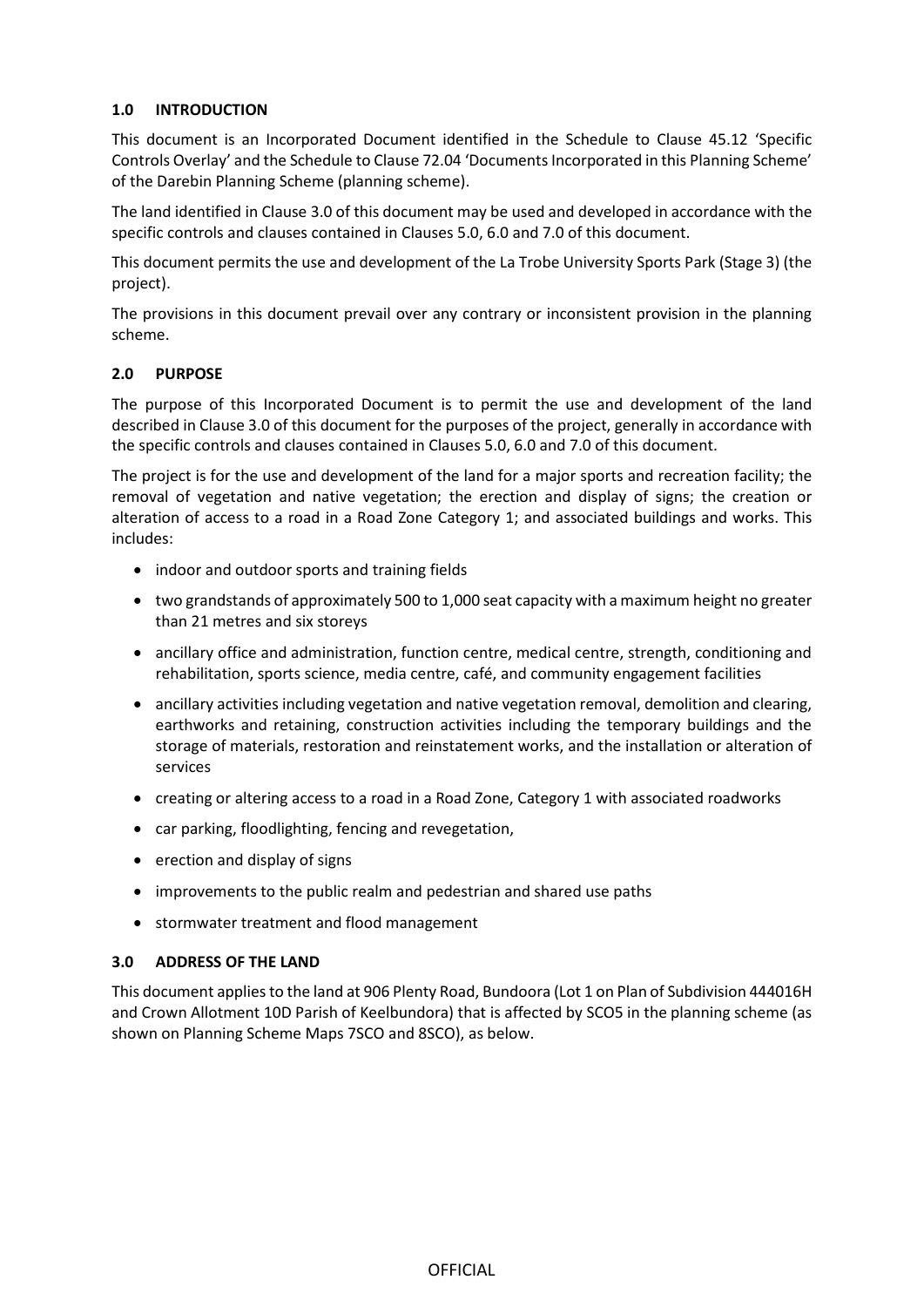

# **4.0 EXEMPTION FROM PLANNING SCHEME REQUIREMENTS**

Despite any provision to the contrary or any inconsistent provision in the planning scheme, no planning permit is required for, and no planning provision in the planning scheme operates to prohibit, restrict, or regulate the use and development of the land for the purposes of the development permitted by this document, with the exception of the provisions of Clause 45.06 Development Contributions Plan Overlay Schedule 1, Clause 52.27 'Licensed Premises', Clause 52.28 'Gaming', which continue to apply.

# <span id="page-2-0"></span>**5.0 ABORIGINAL CULTURAL HERITAGE**

Before any high-impact activities (as defined by the Aboriginal Heritage Regulations 2018 or successor documents) commence, a Cultural Heritage Management Plan must be prepared and approved in accordance with the *Aboriginal Heritage Act 2006* and the *Aboriginal Heritage Regulations 2018* (or successor documents), as required, for land within an area of cultural heritage sensitivity, unless an exemption applies.

The use and development permitted by this Incorporated Document must be consistent with any approved Cultural Heritage Management Plan.

# <span id="page-2-1"></span>**6.0 THIS DOCUMENT ALLOWS**

This document allows the use and development of the land for a major sports and recreation facility, indoor recreation facility and open sports ground; the removal of vegetation and native vegetation; the erection of signage; the creation or alteration of access to a road in a Road Zone Category 1; and associated buildings and works; generally in accordance with the La Trobe University Sports Park Stage 3 Master Plan Report, dated December 2020, by Cox Architecture , any plans or reports required to be endorsed or approved by Clause 7.0 of this document and any amendment of the plans that may be approved from time to time under the clauses of this document.

# <span id="page-2-2"></span>**7.0 THE FOLLOWING REQUIREMENTS APPLY TO THIS DOCUMENT:**

# **Use and development**

- 7.1 Prior to the commencement of the use and / or development, except for the preparatory buildings and works provided for at Clause 7.7 of this document, a detailed site layout plan to the satisfaction of the Minister for Planning must be submitted to and approved by the Minister for Planning. The detailed site layout plan must be drawn to scale with dimensions and three copies must be provided. The detailed site layout plan must be generally in accordance with the plan titled 'Master Plan Option 2 – Technical' (drawing no. ASK-0004, dated 4 December 2020 and prepared by Cox Architecture) but amended to show:
	- a) The location of all buildings, fields, vehicle accessways, vegetation to be retained and works including the proposed use and heights of buildings.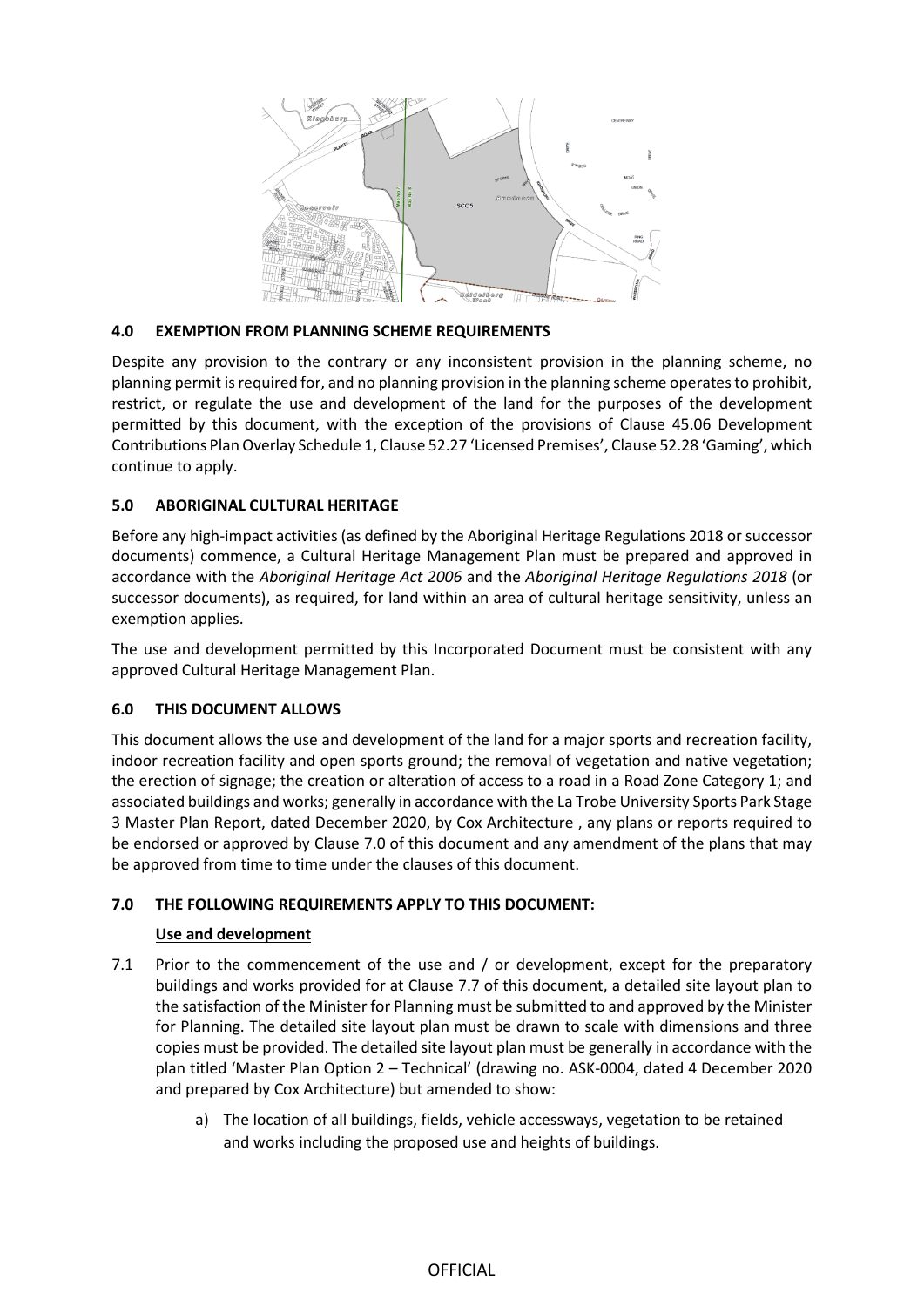The detailed site layout plan approved under this provision must not be altered or modified without the prior written consent of the Minister for Planning.

#### **Staging**

7.2 The use, development and corresponding requirements arising under this document may be completed in stages.

#### **Construction Environmental Management Plan**

- 7.3 Prior to the commencement of development or a stage of development, a Construction Environmental Management Plan (CEMP) must be submitted to and approved by the Minister for Planning, in consultation with the Darebin City Council, the Department of Transport, the Department of Environment, Land, Water and Planning (DELWP) Environment Group, the Environment Protection Authority, and Melbourne Water, to the satisfaction of the Minister for Planning. The CEMP must outline how the environmental impacts associated with construction of the development or a stage of the development will be identified and managed, including any means to avoid, remedy, or mitigate these impacts. The CEMP must address:
	- (a) The recommendations of the report titled 'Preliminary Site Investigation', ref. 36667, dated October 2020, by Prensa, including:
		- i) The development of a soil management plan to assist contractors in managing soil during the construction stage by providing procedures and contingencies to manage non-friable asbestos-containing material that may be encountered during soil disturbance works as well as procedures and contingencies to manage unexpected contamination or point sources of contamination that may be identified following the clearing of vegetation or disturbance to material currently stockpiled on the site.
		- ii) The establishment of two groundwater wells and one round of groundwater monitoring, including to target the presence of total recoverable hydrocarbons (TRHs) and benzene, ethylbenzene, toluene and three isomers of xylene (the BTEX group of contaminants).
	- (b) How risks to the surrounding environment, including receiving waterways, will be generally identified and managed, and who will be responsible for implementing the requirements of the CEMP.
	- (c) A high level outline of the anticipated construction program, including key events and the timeframes involved with various activities.
	- (d) Information on the various demolition and construction activities to occur, including earthworks, clearing, and restoration.
	- (e) The hours of operation.
	- (f) Noise and vibration management measures.
	- (g) Traffic and parking management, including works necessary to protect road and other infrastructure, the remediation of any damage to road and other infrastructure, the preferred arrangements for trucks entering and exiting the land (including expected numbers and frequency), and parking for construction workers.
	- (h) Measures to minimise soiling of roadways, including facilities for vehicle washing to be located on the land.
	- (i) Measures to contain dust, dirt and mud within the land and avoid, mitigate, or remedy it spreading beyond the land, including the method and frequency of clean up procedures to prevent the accumulation of dust, dirt, and mud outside the land.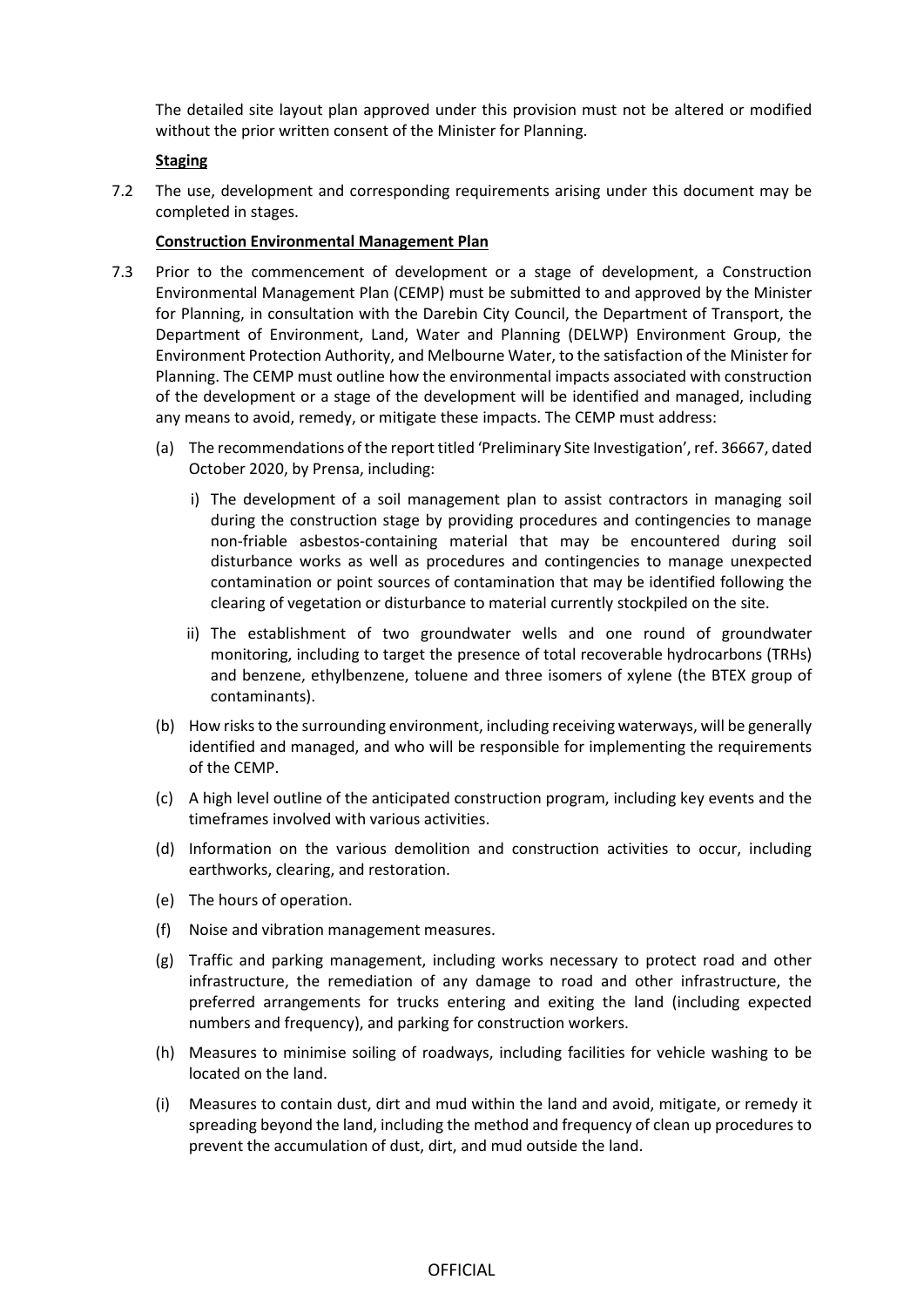- (j) Surface water management, including stormwater, sediment, and silt control (particularly in relation to the Darebin Creek); maintaining flow paths and floodplain storage; and asset protection.
- (k) The locations for material stockpiling (including any spoil, cut, fill or other) and how these stockpiles will be managed.
- (l) The locations of any other construction related items or equipment, including buildings and plant/machinery.
- (m) Vegetation and wildlife protection measures (including exclusion fencing around native vegetation and habitat).
- (n) Management measures for any environmental hazards or dangerous substances, including contaminated material, stormwater contamination, and response plans to handle fuel and chemical spills as well as litter control.
- (o) Identify all construction 'no go' zones for the protection of retained native vegetation, conservation areas, waterways and offset sites.
- (p) Site security, including an emergency contact that is available for 24 hours per day in the event of relevant queries or problems experienced.
- (q) Procedures and contingencies to manage unexpected contamination or point sources of contamination which may be identified following the clearing of vegetation or disturbance to material currently stockpiled on site.
- (r) Specification that vegetation to be removed must be examined by a suitably qualified zoologist for the presence of fauna in hollows or external nests prior to felling or destruction. Whenever possible vegetation removal should be avoided during spring and early summer to avoid disturbing active nests. If native fauna species are located, they must be salvaged and relocated to the closest suitable vegetation, in consultation with DELWP and the Responsible Authority.
- (s) Details of measures to ensure no animals are harmed during land excavation/soil scalping by ensuring a qualified zoologist undertakes a pre-clearance check (under rock, logs, timber, dumped rubbish etc.) must be undertaken, particularly in the vicinity of the creek line or surrounding waterbodies.
- (t) Measures that will be implemented to identify and protect native vegetation to be retained (including trees deemed lost but not removed), and the person/s responsible for implementation and compliance. These measures must include the erection of a native vegetation protection fence around all native vegetation to be retained on site.
- 7.4 The endorsed CEMP must be implemented and complied with to the satisfaction of the Responsible Authority and must not be altered or modified without the prior written consent of the Minister for Planning.

## **Construction Times**

7.5 Except with the prior written consent of the Darebin City Council, demolition or construction works must be carried out in accordance with *Darebin City Council's General Local Law 2015*.

#### **Native Vegetation**

- 7.6 Requirements for the removal of any native vegetation:
	- (a) Prior to removal of native vegetation, information about that native vegetation in accordance with Application Requirements 1, 5 and 9, 10 and 11 in Tables 4 and 5 of the *Guidelines for the removal, destruction or lopping of native vegetation* (DELWP 2017), must be provided to the satisfaction of the Secretary to the DELWP.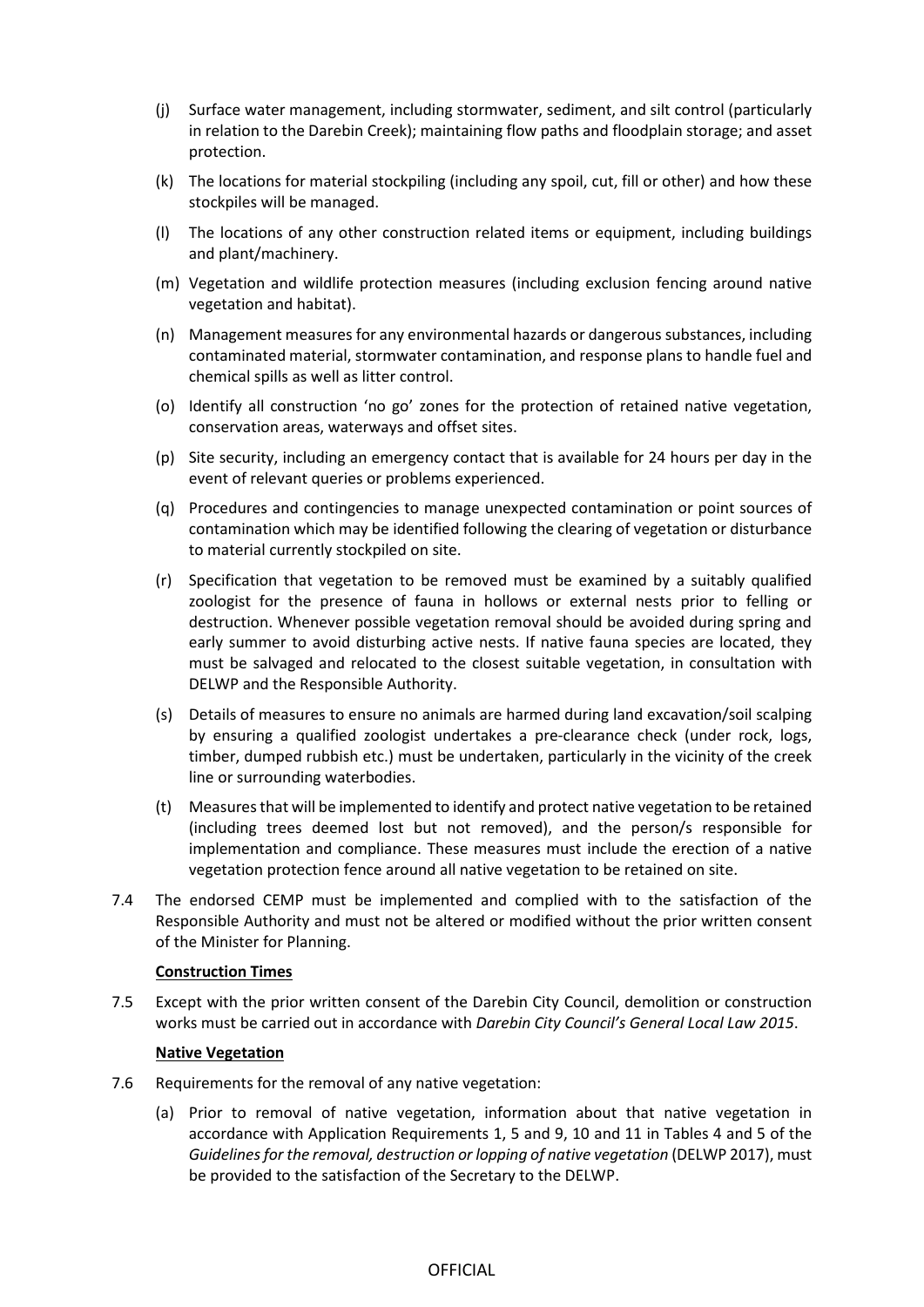- (b) Prior to removal of native vegetation, the biodiversity impacts from the removal of that native vegetation must be offset in accordance with the *Guidelines for the removal, destruction or lopping of native vegetation* (DELWP 2017), and evidence that the required offset(s) has been secured must be provided to the Secretary to DELWP.
- (c) In exceptional circumstances, the Secretary to DELWP may vary the timing requirement in the clause above.
- (d) The secured offset(s) for the project may be reconciled at the completion of the project in accordance with the *Assessor's handbook: Applications to remove, destroy or lop native vegetation* (DELWP 2018).
- (e) For the purpose of this document, the term 'remove native vegetation' includes to destroy and/or lop native vegetation.
- (f) The requirements of Clause 7.6 (a) and (b) may be satisfied in stages, however, each requirement must be satisfied prior to the removal, destruction or lopping of native vegetation for that stage.

## **Preparatory buildings and works**

- 7.7 The following preparatory buildings and works may be commenced before the requirements specified in Clauses 7.8, 7.9 and 7.19 are satisfied:
	- (a) Investigating, testing and preparatory works to determine the suitability of land, and property condition surveys.
	- (b) Construction, protection, modification, removal or relocation of utility installations.
	- (c) Establishment of environment and traffic controls.
	- (d) Basic civil works associated with site infrastructure and site benching.

## **Environmental Audit**

- 7.8 In the event below ground structures (including basements or lift shafts) are proposed, prior to the commencement of development of these structures (excluding preparatory buildings and works under Clause 7.7, provided they do not inhibit the ability to undertake the environmental audit, or any works required to comply with this clause), the owner of the land must, to the satisfaction of the responsible authority:
	- (a) engage an environmental auditor appointed under Part 8.3 of the Environment Protection Act, 2017 to prepare and submit to the satisfaction of the responsible authority a scope of the proposed audit related to the potential risk posed by landfill gas associated with the off-site landfills to the west of the site.
	- (b) have the environmental auditor conduct an audit under Part 8.3 of the Environment Protection Act, 2017 in accordance with the agreed scope.
	- (c) implement any recommendations of the audit report.

If the audit report requires ongoing management or monitoring, the owner must enter into an agreement under section 173 of the Planning and Environment Act 1987 with the Responsible Authority requiring the implementation of any ongoing requirements. The owner/operator under this approval must pay the reasonable costs of the preparation, execution and registration of the section 173 agreement.

## **Traffic Impact Assessment**

7.9 Prior to the commencement of development (excluding preparatory buildings and works under Clause 7.7), a Traffic Impact Assessment (TIA) that is to the satisfaction of the Head, Transport for Victoria must be submitted to and approved by the Minister for Planning. When approved, the TIA will be endorsed. The TIA must address all traffic, access and parking issues arising from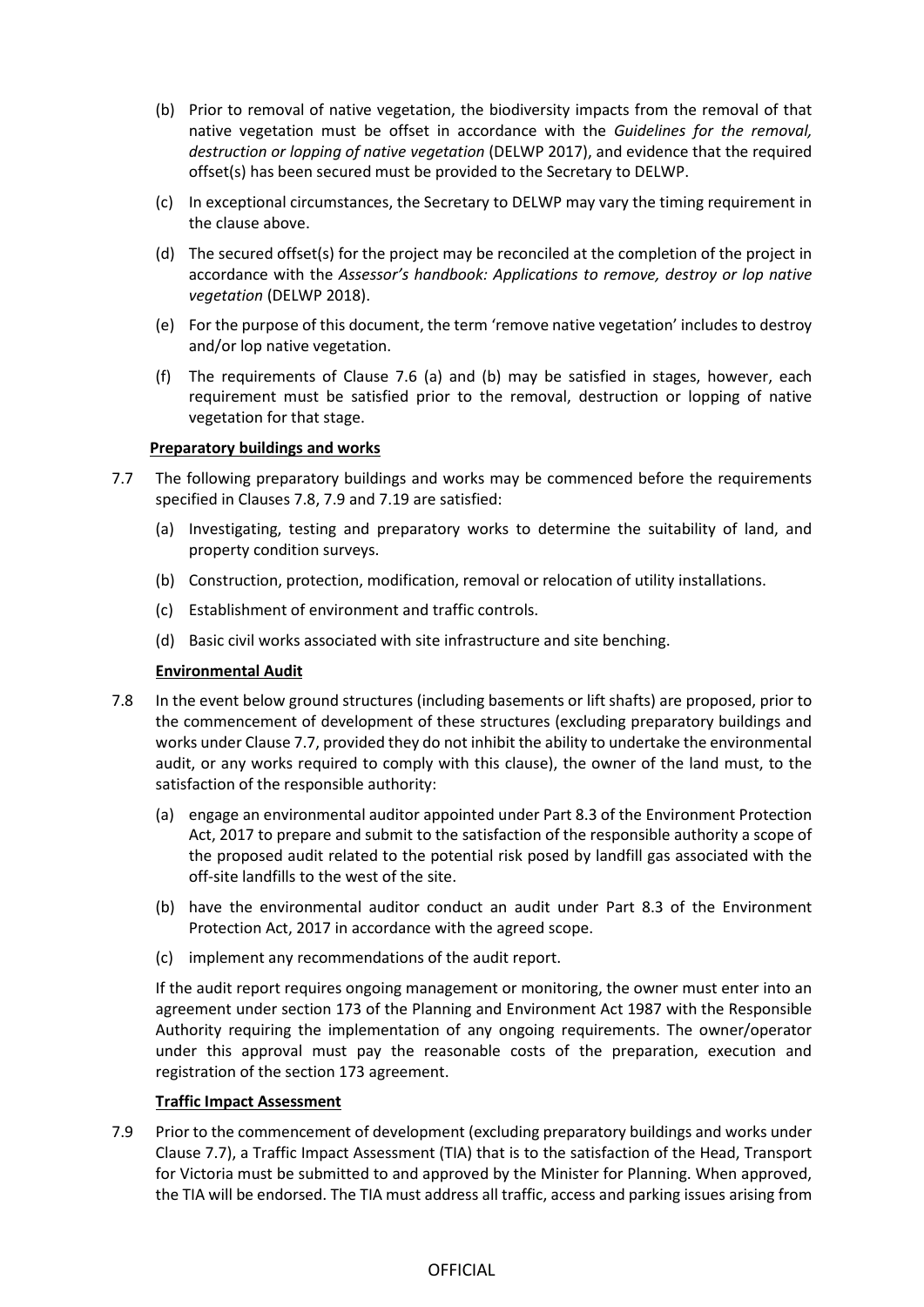the development and must also identify any mitigation works required. The TIA must include the following:

- (b) Anticipated patronage numbers and the frequency of events, including spectator events, at the facility.
- (c) SIDRA analysis of the traffic generation and distribution by the development at all access points with due consideration of future network traffic.
- (d) An assessment of all modes of access to and from the site including but not limited to:
	- i) An analysis/details of the Plenty Road 'left in left out' access and how the bus stop, tram stop and pedestrian signals will be designed and function.
	- ii) An analysis of tram and bus stop facilities at Browning Street & Plenty Road (both directions) and any upgrades necessary.
	- iii) A wayfinding strategy for all modes of access to the precinct including links to key destinations and pedestrian/cycle paths linking to Macleod Station.
	- iv) End of trip facilities.
- (e) Plenty Road Access Strategy:
	- i) Consideration of access requirements, types of movements and design vehicles to be allowed on Plenty Road for interim and future scenario.
	- ii) Conceptual layout plans for intersection treatments.
- (f) Kingsbury Drive Access Strategy:
	- i) Consideration of access requirements on Kingsbury Drive, including the form of access, design vehicles to be catered for and geometric and environmental factors.
	- ii) Conceptual layout plans for intersection treatments.
- (g) A car parking assessment analysing on and off-site car parking to justify the parking provision and associated infrastructure including possible dynamic guidance system.
- 7.10 Prior to the commencement of the use, the following documents must be prepared to the satisfaction of the Head, Transport for Victoria and submitted to and approved by the Minister for Planning. When approved, these documents will be endorsed:
	- (a) Road Safety and Safety Systems Audit for all modes of transport, including coach/bus route access for events, that must analyse issues within the precinct as well as interactions with the arterial roads, such as the tram stop on Plenty Road and use by patrons of the facility.
	- (b) A Green Travel Plan, including a description of the existing active private and public transport context and initiatives to encourage use of active and public transport modes and measures for reducing use of private vehicles for events.
	- (c) A Traffic Management Plan that caters for large events.
- 7.11 The documents endorsed under clauses 7.9 and 7.10 must be implemented and complied with to the satisfaction of the Responsible Authority and must not be altered or modified without the prior written consent of the Minister for Planning.

#### **Grandstand plans**

7.12 Prior to the commencement of development specifically for a grandstand or spectator stand, detailed plans must be submitted to and approved by the Minister for Planning. When approved, the plans will be endorsed and must not be altered or modified without the prior written consent of the Minister for Planning. The plans must be fully dimensioned, drawn to scale, and show: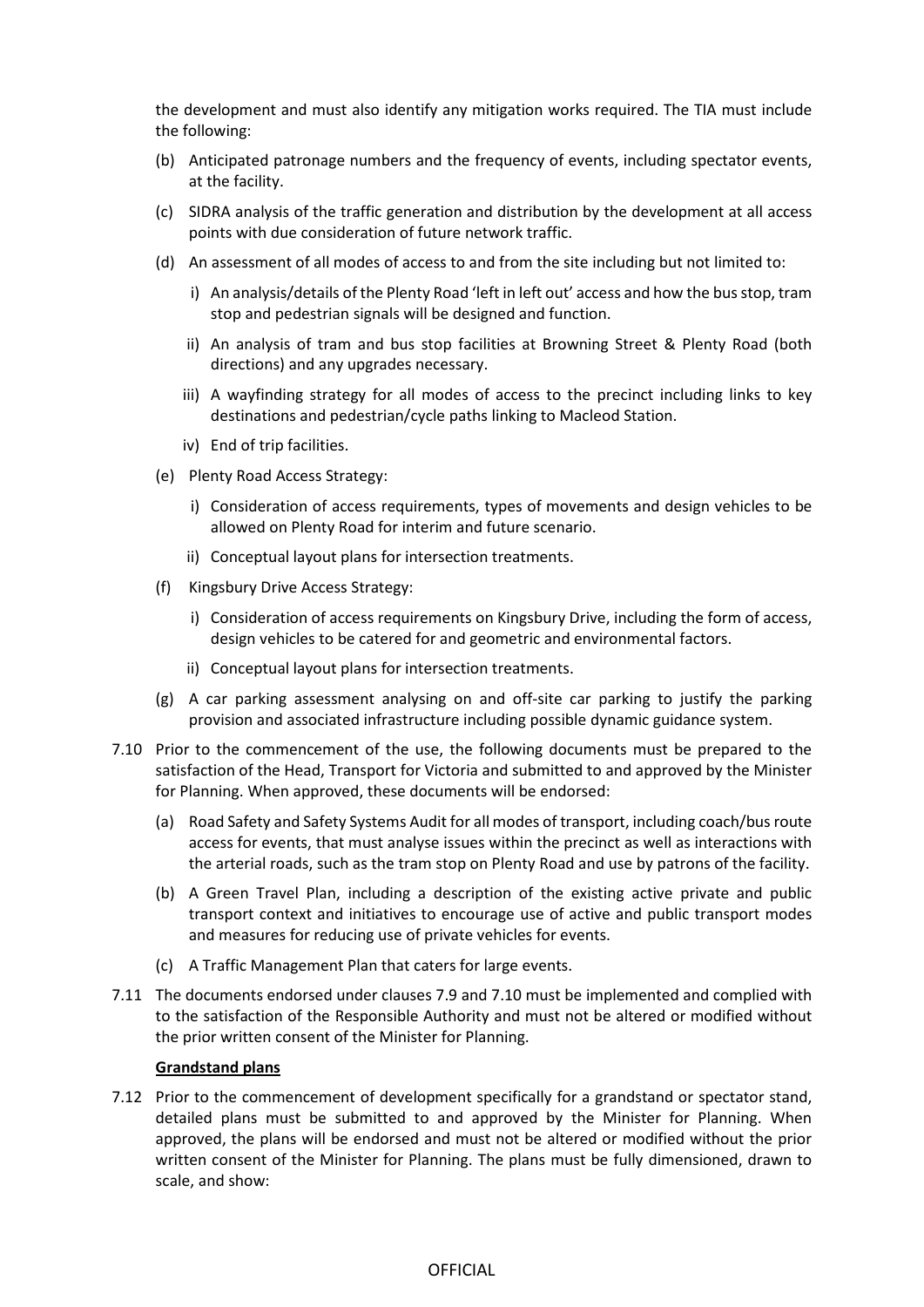- (a) Site layout.
- (b) Floor plans of every level.
- (c) Elevations indicating that buildings do not exceed 21 metres and six storeys in height and including a description of the treatment of external surfaces with details of any noise attenuation measures.
- (d) Detailed elevations at an appropriate scale illustrating key features such as entries and ground floor interface with the public realm.
- (e) Details of any signs.

## **Spectator Management Plan**

- 7.13 Prior to the commencement of the spectator use, a Spectator Management Plan must be submitted to and approved by the Minister for Planning, in consultation with the Darebin City Council, to the satisfaction of the Minister for Planning. When approved, the Spectator Management Plan will be endorsed. The Spectator Management Plan must address:
	- (a) Types and frequency of spectator events, hours of operation, and the anticipated number of spectators.
	- (b) Ongoing measures for spectators entering and leaving the site to ensure there is no unreasonable amenity impact to persons beyond the land.
	- (c) The keeping of a complaint register.
	- (d) Site security and general management arrangements.
- 7.14 The endorsed Spectator Management Plan must be implemented and complied with to the satisfaction of the Responsible Authority and must not be altered or modified without the prior written consent of the Minister for Planning.

## **Noise**

7.15 Noise levels emanating from the premises must not exceed noise levels as determined by the EPA Victoria Publication Noise Limit and Assessment Protocol 1826.4, or result in unreasonable and aggravated noise as defined by Part 5.3 of the *Environment Protection Regulation 2021*, or other equivalent policy to the satisfaction of the Responsible Authority.

## **Lighting Plan**

- 7.16 Prior to the commencement of the use, a Lighting Plan must be submitted to and approved by the Minister for Planning, in consultation with the Darebin City Council. When approved, the Lighting Plan will be endorsed. The Lighting Plan must address:
	- (a) The location, direction, and intensity of the lighting.
	- (b) Any shielding, baffling, or other similar measure.
	- (c) Any lighting that is required to meet the particular needs of any use of the land (such as for elite sports and training).
	- (d) Any lighting that is required to meet the requirements of any relevant Australian Standard.
- 7.17 The endorsed Lighting Plan must be implemented and complied with to the satisfaction of the Responsible Authority and must not be altered or modified without the prior written consent of the Minister for Planning.

## **Signs**

7.18 Prior to the erection of any signs (excluding business identification and directional signs less than 8 square metres, and any temporary signs for construction or road management purposes), a set of sign plans, fully dimensioned and drawn to scale, must be submitted to and

# **OFFICIAL**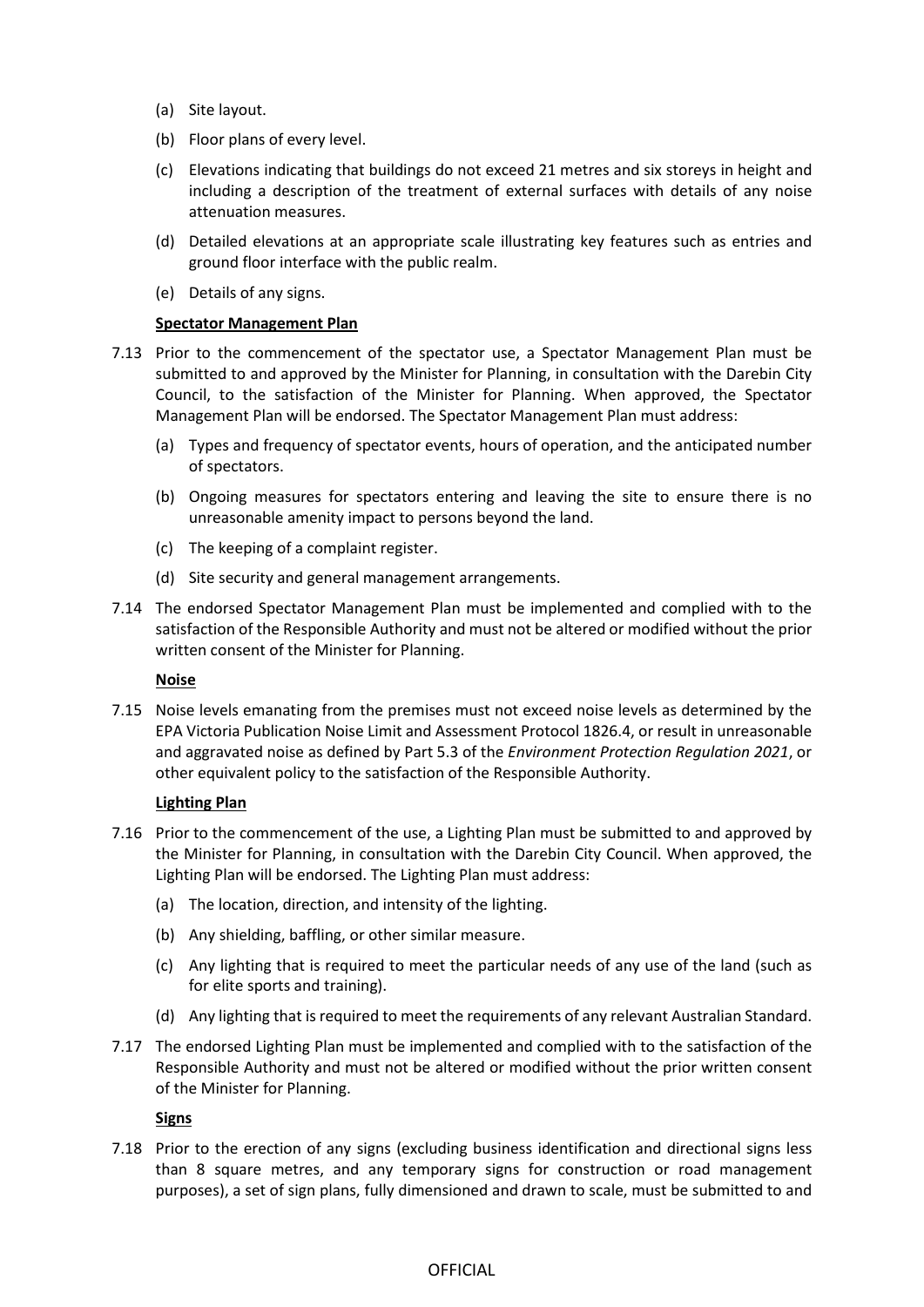approved by the Minister for Planning. When approved, the plans will be endorsed and must not be altered or modified without the prior written consent of the Minister for Planning.

#### **Melbourne Water requirements**

- 7.19 Prior to the commencement of development (excluding preparatory buildings and works under Clause 7.7), a Stormwater Strategy that is to the satisfaction of Melbourne Water must be submitted to and approved by the Minister for Planning. When approved, the Stormwater Strategy will be endorsed. The Stormwater Strategy must address the following:
	- (a) Best practice stormwater quality management and water sensitive urban design must be integrated into the project, to ensure best practice stormwater quality targets are achieved and potential impacts on receiving waterways are mitigated.
	- (b) The 1% AEP overland flow path must be maintained or diverted appropriately. There must be a controlled release point into the Darebin Creek to ensure creek bank and land stability during a major wet-weather event.
	- (c) Post-development flows leaving the site must be constrained to predeveloped flows, which may include "deepening of the existing basin" and "new stormwater detention basins".
- 7.20 Any new or upgrades to existing stormwater connections into the Darebin Creek, or other modifications to the creek banks, must be approved by Melbourne Water. An application can be made via: [https://www.melbournewater.com.au/building-and-works/work-or-buildnear](https://www.melbournewater.com.au/building-and-works/work-or-buildnear-our-assets-or-easements)[our-assets-or-easements.](https://www.melbournewater.com.au/building-and-works/work-or-buildnear-our-assets-or-easements)
- 7.21 If additional flows are to be directed to an existing stormwater outlet, the asset capacity must be assessed by a suitably qualified professional to confirm that predicted discharge flow rates at the outlet (into the creek) are within acceptable standards and no unacceptable risks or impacts are posed to the waterway.
- 7.22 Any assets proposed to be built above drainage or sewer easements vested in Melbourne Water must be approved by Melbourne Water. An application can be made via: [https://www.melbournewater.com.au/building-and-works/work-or-buildnear-our-assets-or](https://www.melbournewater.com.au/building-and-works/work-or-buildnear-our-assets-or-easements)[easements.](https://www.melbournewater.com.au/building-and-works/work-or-buildnear-our-assets-or-easements)
- 7.23 Wet weather surface flows down the proposed link path (between the project site and Darebin Creek trail) must be considered and managed, to ensure that flows are not inadvertently directed into the creek at an uncontrolled point that, over time, could trigger bank erosion processes.
- 7.24 No large buildings, solid fences or other significant structures are to be installed in vicinity of the boundary of the project site interfacing with the Darebin Creek corridor, where there is a risk of increasing the visual bulk of built form when viewed from the waterway corridor.
- 7.25 Artificial lighting spill into the Darebin Creek corridor, and the subsequent potential to interfere with nearby fauna, must be considered and mitigated appropriately to the satisfaction of Melbourne Water.
- 7.26 Prior to the commencement of works, the ownership and maintenance responsibilities of new drainage and stormwater assets must be confirmed. Any assets proposed to be owned or managed by Melbourne Water must be submitted to Melbourne Water for review.

## **8.0 EXPIRY OF INCORPORATED DOCUMENT**

- 8.1 This Incorporated Document will expire if the following circumstance applies:
	- (a) The development is not started within one year of the date of the gazettal of Amendment C201 to the Darebin Planning Scheme.